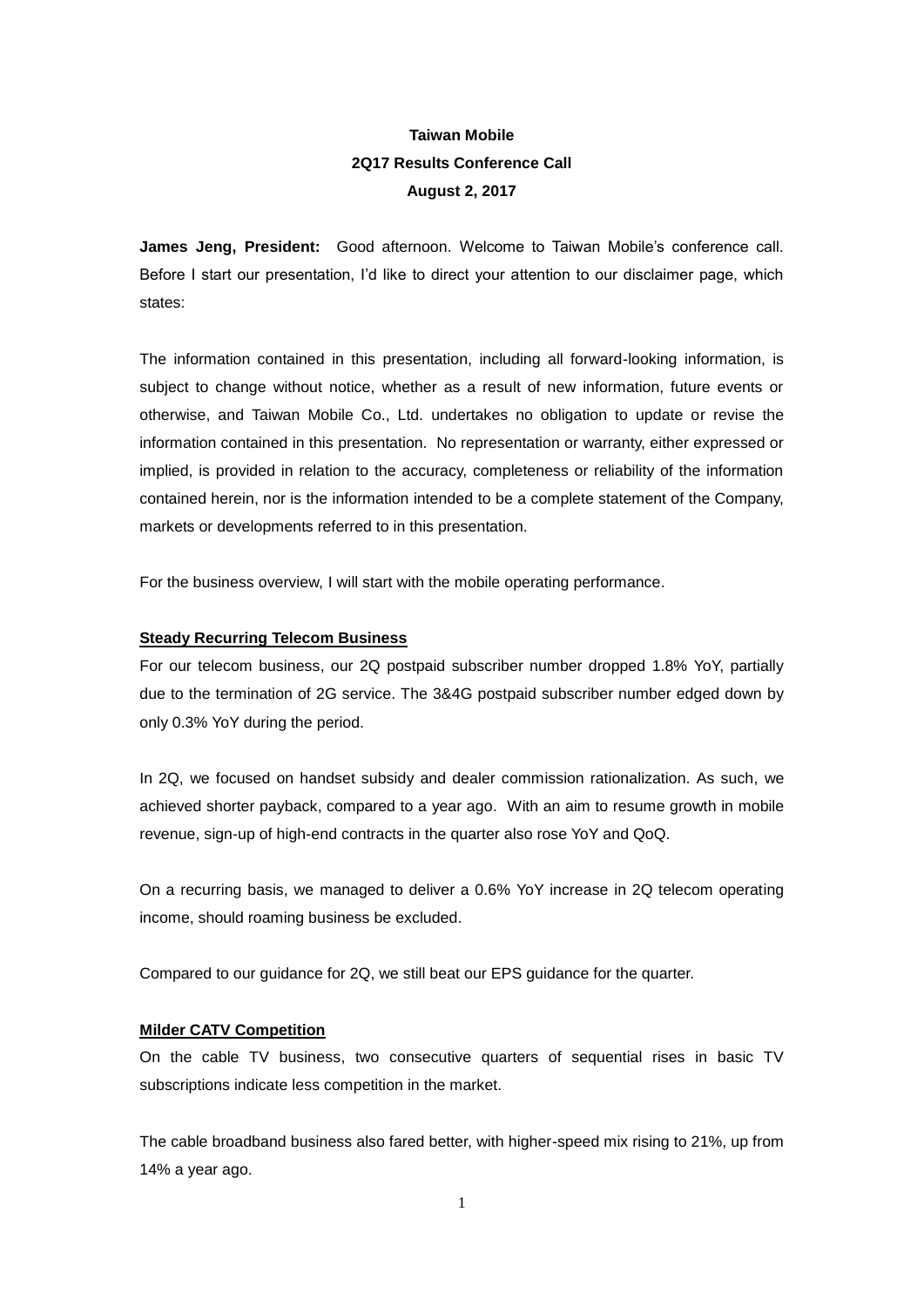In view of likely pricing downward adjustments in both channel leasing and content distribution in 2017, we wrote back part of the aforementioned YTD revenue in 2Q. Should this one-off be adjusted retroactively into each month starting from Q1, cable TV's 2Q recurring revenue would be up 1% QoQ and its EBITDA would be flat QoQ.

## **E-commerce –The Growth Engine**

The E-commerce business, growing 24% YoY in revenue and surpassing the growth rate of its closest peer in Taiwan, continued to be momo's growth engine in 2Q.

We note that momo implemented a cost-cutting measure for its TV shopping business in Taiwan, leading to a 19% YoY growth in its TV shopping EBITDA for the quarter.

Let me turn the presentation over to Rosie for the financial overview section.

# **Performance by Business**

#### **Rosie Yu, CFO & Spokesperson:**

We believe that the recurring numbers excluding roaming and other one-offs better reflect our performance in 2Q.

In the quarter, our consolidated EBITDA was resilient with only a 1% YoY dip, of which telecom EBITDA was down 1% YoY while momo's EBITDA was up by a strong 12%, on a recurring basis.

### **Results Summary**

Falling bundled handset sales, market competition, and APT's moving back to its own network resulted in a 2% YoY reduction in total revenue.

Apart from promoting iPhone6 (2017 version) to increase ARPU, we aggressively cut down major variable costs & expenses to sustain profits for 2Q. Mobile related handset subsidies and commissions came off 15% YoY in the quarter, offsetting the majority of our mobile service revenue decrease, excluding roaming.

At the non-operating level, we continued benefiting from property rental income increase, momo's growing equity income, and lower asset write-off & interest expenses in 2Q.

In a nut shell, the EPS decline in 2Q was attributable mainly to one-off factors including roaming and CATV revenue adjustments.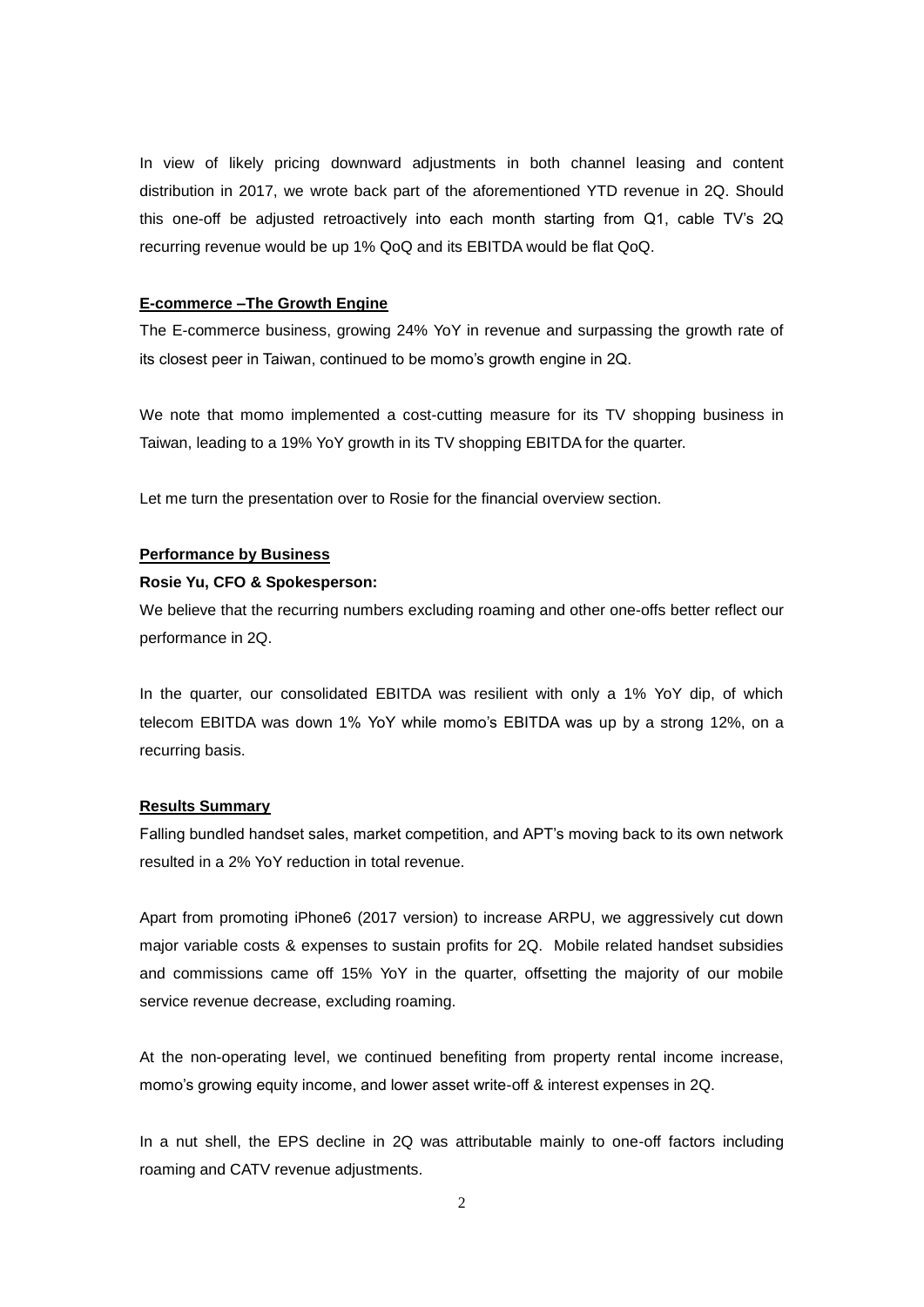Year to June, accumulated EBITDA and EPS are on track and reached a respective 52% and 54% of our full-year guidance.

# **Balance Sheet Analysis**

Now let's move on to balance sheet analysis.

On the asset front, major changes seen in 2Q included receivable reductions. Receivable reductions in the 2Q mainly reflected our efforts to shorten international roaming receivable days and fewer bundled handset sales.

On the liability front, our good FCF generations continued to help bring down the net debt level QoQ and YoY to NT\$38.9bn as of the end of 2Q. Following the AGM's approval of NT\$15.2bn dividend distribution, other current liabilities increased accordingly from 1Q, while shareholders' equity reduced by the same amount which included NT\$14.18bn in cash dividends from retained earnings and a NT\$1.07bn cash return from capital surplus.

This resulted in a QoQ drop in current ratio while ROE further rose sequentially to 29% in 2Q17.

# **Cash Flow Analysis**

In 2Q17, despite lower EBITDA, operating cash inflow still increased 32% from a year ago, due to favorable working capital change related largely to fewer handset payments as well as momo's stronger cash conversion capability in the quarter.

On the financing front, a 53% YoY increase in FCF enabled us to pay down more debts in 2Q.

An annualized FCF yield reached 7% while net debt to EBITDA decreased to only 1.18x in 2Q.

Let me turn the presentation back to James for the event updates.

#### **Event Updates**

# Upcoming Auction

**James:** The most important upcoming event is the 1800 & 2100 MHz spectrum auctions scheduled in 4Q this year.

This slide shows the basic bidding rules, the quantity of spectrums for sale and their reserve prices.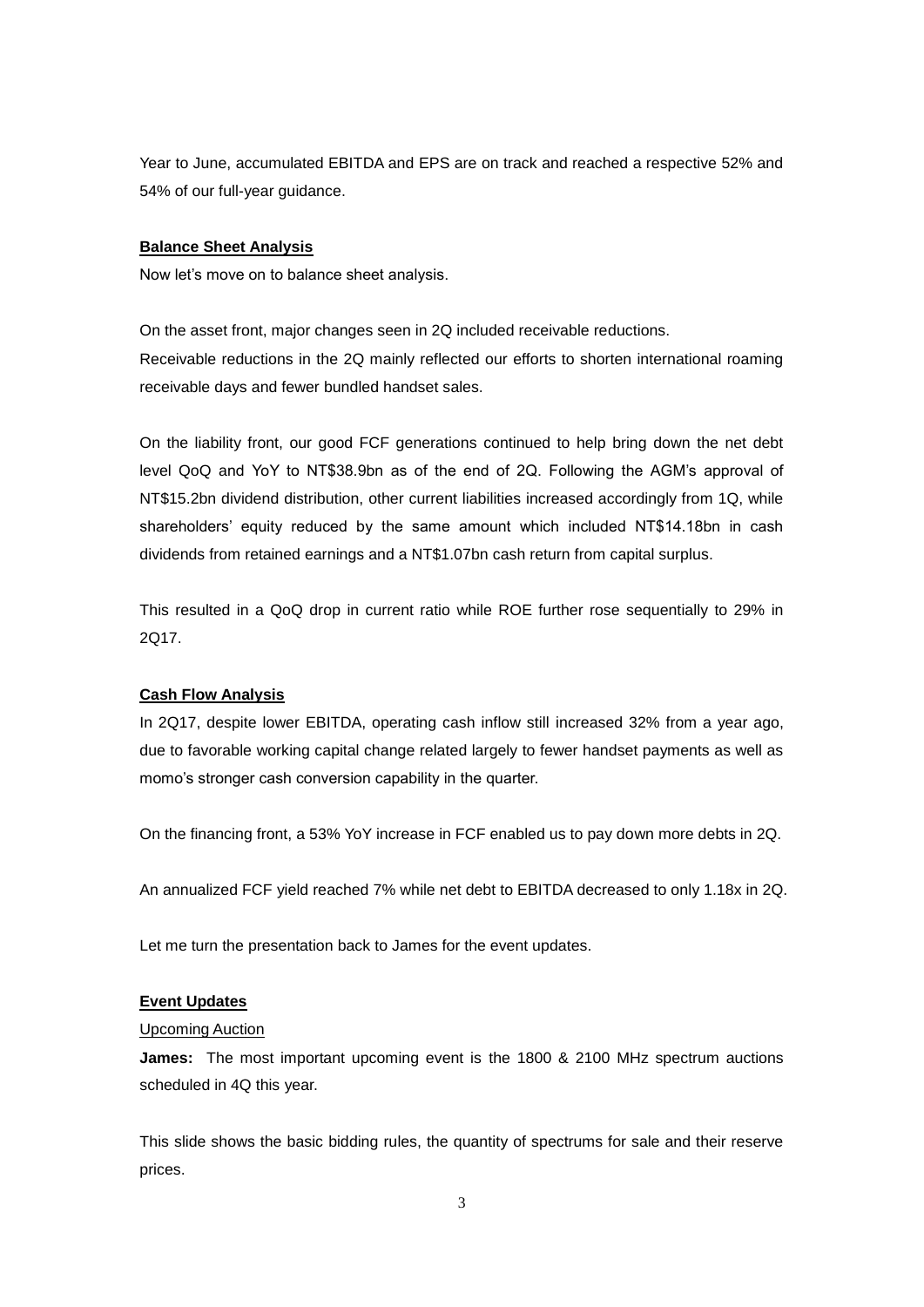We as always will have a sensible spectrum investment strategy to provide good investment return to our shareholders.

## Awards and Recognitions

This highlights CSR related award we received in the 2Q.

# **Key Message**

To wrap up our presentation, this slide summarizes the key message that we would like to deliver:

Our differentiated offerings and expense discipline have offset some of the negative impact from mobile service competition. Though the reduced domestic roaming weighed on our profit growth profile, it did reduce our capex and benefit our FCF. We will strive for steady recurring profits to maintain stable dividends through expense discipline and firm growth of 4G valueadded services and momo. For the upcoming spectrum auction, we will continue implementing a good strategy to enhance 4G investment return.

Now I would like to open the floor for the Q&A section.

# **Q & A**

**Patrick Chen, Nomura:** *Could you rehash on the negative revenue driver in 1Q and 2Q, in particular, and would that still be expected in the 2H of the year? And would there be any positive revenue driver that you can see in the pipeline related to the new smartphone launch, in particular?*

*And secondly, could you add any color on the aforementioned revenue write-off on the cable TV business?*

**James:** In response to your first question regarding the revenue reduction in the 1Q and 2Q. it was mainly due to a reduction in domestic roaming, especially in the 2Q. Right now, starting in March of this year, APT already turned their service back to their own network. So, in the 1Q, the reduction in domestic roaming wasn't that significant, as opposed to the 2Q when it was significant in terms of the top-line revenue.

The second reason for the reduction is the impact of the low tariffs. At this point, I don't see any sign that the low tariff competition will end. So, for the upcoming 3Q, I still see revenue receding. However, due to the handset subsidy and commission reduction, I think the bottom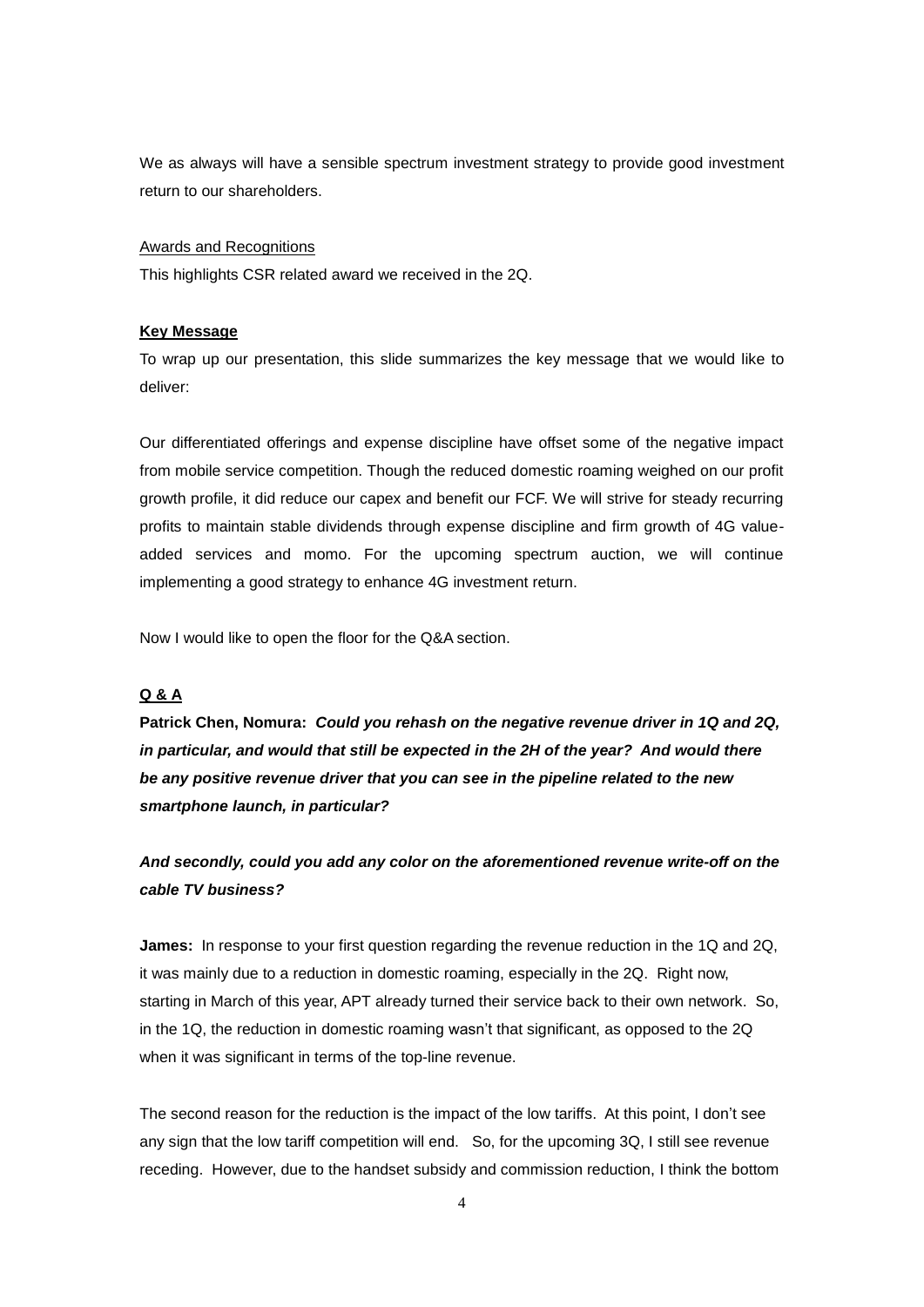line in terms of EBITDA will remain the same. That means the bottom line will still remain promising.

Regarding your second question, as an MSO, we have channel leasing revenue from the TV shopping channels and since the TV shopping has become a very competitive market recently, most of the TV shopping companies have asked the MSOs to reduce the channel leasing price. Thus, we made a one-time adjustment in June. Another reason is, as an MSO, we have channel distribution revenue and, for the new entrants, we used to have a minimum guarantee, which was 15% of the population. But now it was reduced to 10% based on the NCC's request. So, we had a one-time adjustment in June regarding that revenue distribution.

**Patrick Chen:** *I saw from your monthly fact sheet that the postpaid mobile ARPU saw some positive trend in recent months. What was the reason for that expansion?*

**Rosie:** It was a mix of increasing higher-priced rate plans in our product mix.

**Patrick:** *And will that be expected in the remainder of the year?*

**James:** Yes, I would say so. A further explanation to this is that our handset policy is doing pretty well. Of our new subscriber acquisitions and retentions, about 50% chose tariffs NT\$999 and above. And I see that will continue in the future.

**Rosie:** And that is reflective of our differentiation efforts.

**JinJin Wang, UBS:** *We're very happy to see management have very good cost control in the 1H. So, operating costs declined by 9% YoY, buffering revenue decline. I'm wondering whether this is going to be sustainable. Going into the 4Q and the iPhone 8 launch, since the iPhone 7 wasn't that successful, is it going to drive up the handset costs substantially YoY and is it going to add pressure to your earnings in the 4Q?*

*Second question is regarding the upcoming spectrum auction, with regards to all the details and your reserve price, do you think this is largely in line with your expectations or better or worse than expected and why?*

*Last question is about the potential IFRS accounting policy adoption beginning of next year and whether it's going to have a positive impact on your financial earnings and if so, are you willing to raise your dividend payout?*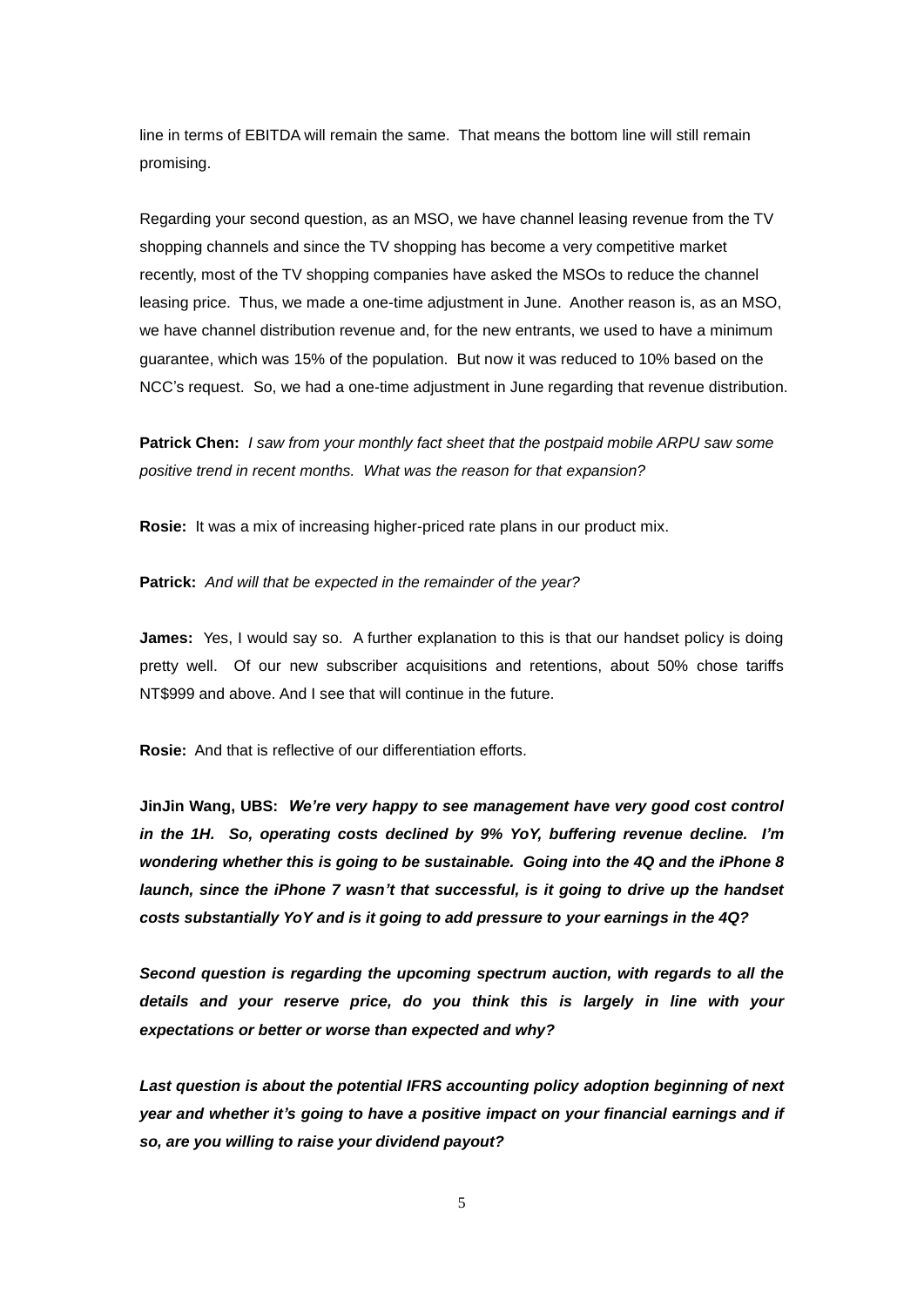James: In response to your first question, I think the cost control as it relates to the handset subsidy and channel commission will sustain until the end of the year, except if the iPhone 8 comes out in the  $4<sup>th</sup>$  quarter. If it does, as it has in the past, the handset subsidy might slightly go up. But I believe this year we will still be able to control and manage our handset subsidies and the expense control will continue. And that will keep our bottom line in a good, positive position.

Regarding the auction, the NCC set the reserve price higher compared to last time. I think the auction policy this time is not expected to induce more auction money. It is to shorten the auction period since the previous two auctions took so long. Normally, an auction takes three months. Thus, they decided to raise the reserve price. I believe the bidding price will be higher than the previous one.

Regarding the IFRS, I believe we implemented that a couple of years ago.

**Rosie:** JinJin, are you talking the commission capitalization?

**JinJin:** *Yes.*

**Rosie:** During the contract period, the amount won't change. Even if the policy changes, we don't really think it will have any benefit to all of us. It's just an accounting change. We are committed to a stable dividend policy, so we wouldn't be too upbeat about the capitalization or amortization of the commissions so that we would have extra money to pay for higher dividend. We are committed to a stable dividend policy, as always.

**JinJin:** *As a follow-up to the spectrum auction, we've noticed another major change is it's been split into two stages. Is it fair to say these two stages, as James says, is going to shorten the bidding process and also the two stages process will probably prevent the bidding price from going too high?*

**James**: No, in the sense that the main purpose of the two stages is to prevent the existing 3G service providers from losing their spectrum to the competitors and thus not able to continue to offer 3G services. The policy states that the NCC will keep at least 5MHz with the original operator so that they can continue their 3G services. With the two stages, the first stage is you bid on the number of blocks you want and the NCC will make sure you keep 5MHz for your existing 3G services. After that, you can negotiate with the other operators. If an agreement is reached, then fine. If not, then we will have a second bid for the location of the spectrum.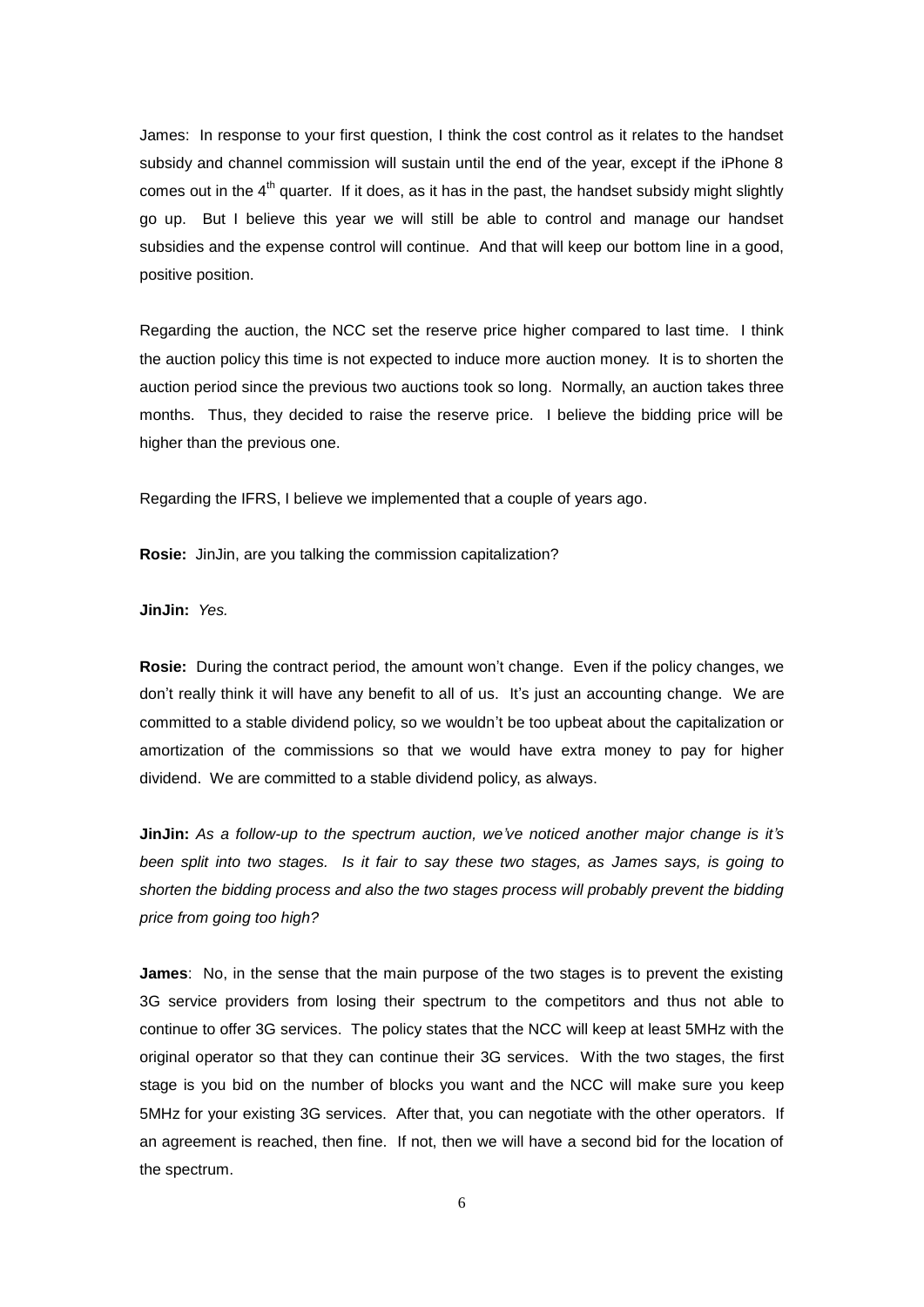**JinJin:** Is it fair to say that this spectrum auction will unlikely damage our stable EPS policy because we recall even back at the end of Dec. 2013 the first 4G spectrum auction the price went up higher than expected, but at the end of the day we still had the capability to reach that –

**Rosie:** JinJin, you're right.

**Neale Anderson, HSBC:** *I have two questions related to the network. First one is on the APT traffic. Am I right thinking that it's mostly voice traffic? And could you give an update on the average usage of your Taiwan Mobile brand customers?*

*On the spectrum auction, regarding the spectrum you expect to win there, is it correct to think that you'll be using that almost immediately from the start date, so the amortization cost will kick in pretty much straight away?*

**Rosie:** Our APT traffic includes not only voice, but also data.

**Neale:** *The return of APT traffic, can you quantify how much?*

**James:** 70% of APT traffic has been returned.

**Neale:** *And the usage of your Taiwan Mobile brand customers is really stable at 15GB is that right?*

**James:** Yes.

**Rosie:** Regarding the amortization of the new spectrum, no, we won't start amortization until the deployment is done.

**Neale:** *Any thought on the timing, might it take one or two quarters to roll out the new equipment or is that hard to say at this stage?*

**James:** Normally, the NCC requires a minimum of base stations to be built. Once that is passed by an NCC examination, then the amortization will start.

**Peter Milliken, Deutsche Bank: On spectrum amortization, on the 1800 and 2100, do you have the number on what you're paying in terms of annual amortization on that**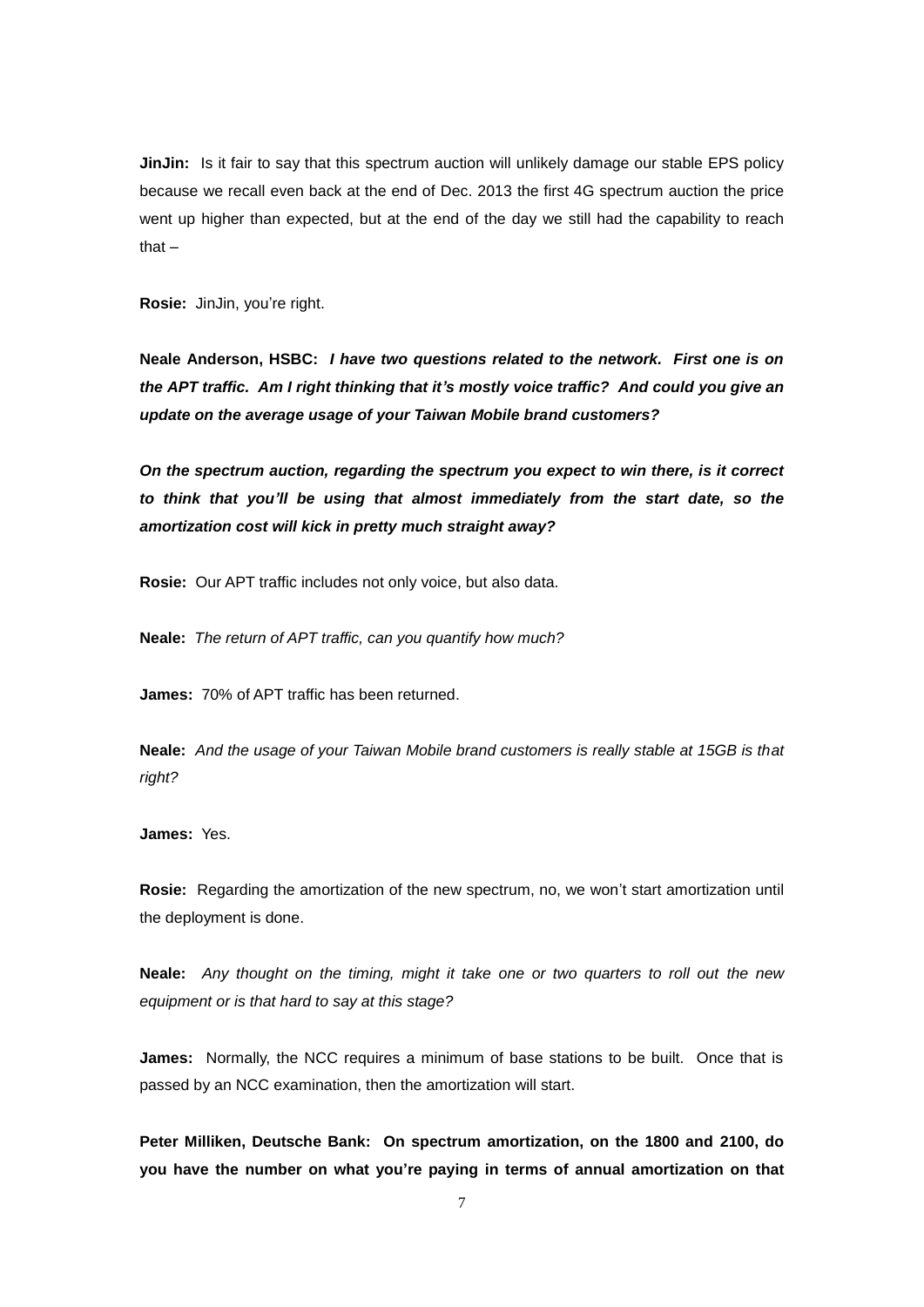## **spectrum currently?**

**Do you have any number on your network utilization on mobile in terms of peak utilization?** 

**Rosie:** We don't provide peak utilization rates.

**Peter:** *Some of the fixed line items seem to be doing better. You seem to be growing subscribers as you mentioned. What has happened to the competitors to make this move in a better direction?* 

**James:** Three years ago, our enterprise sector mainly focused on the mobile VPM business. We then re-organized our whole enterprise organization and started to focus back on the fixed line business, mainly leased line services. And I think we are doing pretty well in terms of solutions, which means we provide enterprises with not only mobile services but also solutions, for example, security or other telecommunication solutions as it relates to their business such as back office solutions. So, with fixed-line, I believe there is a lot of room for growth in terms of the enterprise sector.

**Rosie:** To answer on your previous question on the amortization. Altogether we have NT\$1.73bn in amortization per year for 1800 and 2100. And NT\$850mn is for 700.

#### **Jack Hsu, Sinopac:** *First, how many 4G subscribers do you have at the end of 1H17?*

### *Second, what's your strategy for 4G in the 2H17?*

**James:** At the end of 1H, we reached 67% in terms of 4G penetration, which equals to 5mn subs. And we expect our 4G penetration rate to reach 72% in terms of postpaid sub by the end of this year.

Regarding 4G strategy, we are doing surprisingly well in our 4G value-added services in the 1H, mainly in the handset warranty program and the direct carrier billing and our streaming music, video and electronic book. All are performing very well and are all profitable and we will continue these growth paths in the 2H.

Secondly, we will still control our expense, mainly in the channel commission and handset subsidy, and maintain a strong bottom line.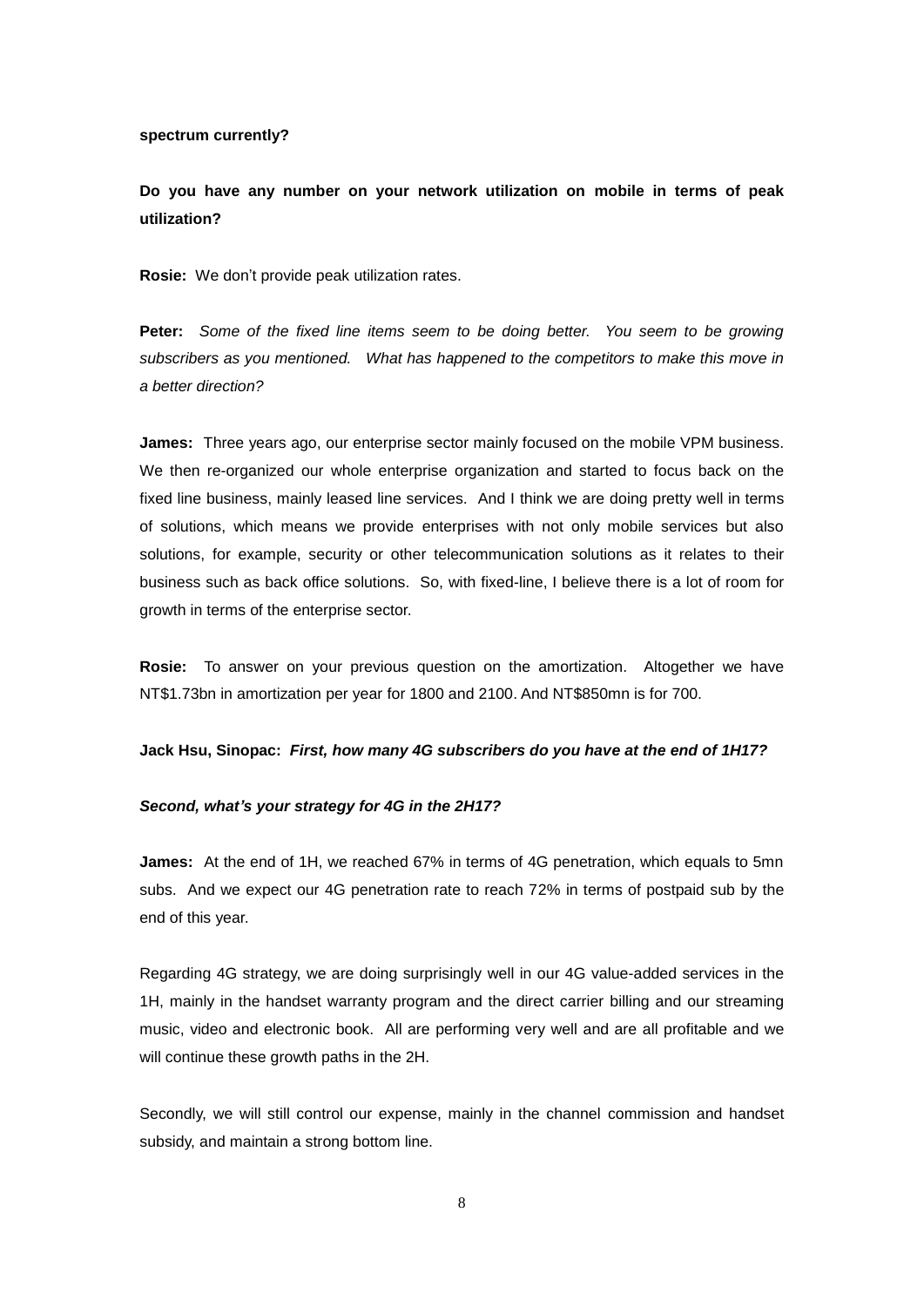**Varun Ahuja, Credit Suisse:** *Regarding the competition, I wanted to hear your comments with regards to whether or not in reality the competition in the low-end continues to be intense given that earlier in the conference call you mentioned that you will be focusing less on the NT\$699 plan and more on the high-end even though the market still appears to be focused in the low-end?*

*On APT, can you remind us right now is APT still roaming on your 3G or 4G network and if so, which segment of the technology are they still roaming? And will that revenue still go away?*

**James:** As I mentioned earlier, 70% of APT's traffic has returned to them. The remaining 30% that is still with us will remain on our network until the end of 2018. Traffic-wise, beside voice, some of the data traffic still remains on our network. To be specific, some of their customers use handsets that require 1800MHz, which still have to remain on our network.

Regulation-wise, by the end of 2018, all their traffic has to be returned to their network.

# **Jack Hsu, Sinopac:** *You mentioned that you've been using fixed-line to develop your enterprise customers. Can you give a little more color such as your goals, strategy and future in this segment?*

**James:** As I mentioned earlier, we have been focusing quite a bit on our fixed-line business as it relates to the enterprise segment with our Metro Ethernet services and our solution services. Instead of just mobile data or voice services, we also provide solutions for the enterprise sector such as DDoS anti-hack solution, which is doing well in the financial sector.

Secondly, we will provide ICT solution services to the government sector as well as the enterprise sector.

**Jack Hsu**: *One follow-up question, can you give us some color about your IoT plans such as working Tesla in the 2H?*

**James**: In the 2H, we will have the IoT network available for trial. Regarding future plans, starting 2Q next year, the focus will be the government sector on the utility side such as gas meter, water meter, and electricity meter. That's the type of commercial projects I see at this point. Outside of that, I don't see any other type of sizeable commercial project that will yield a substantial revenue stream. Even the connected car, such as Tesla, it's still too early to be a sizeable business.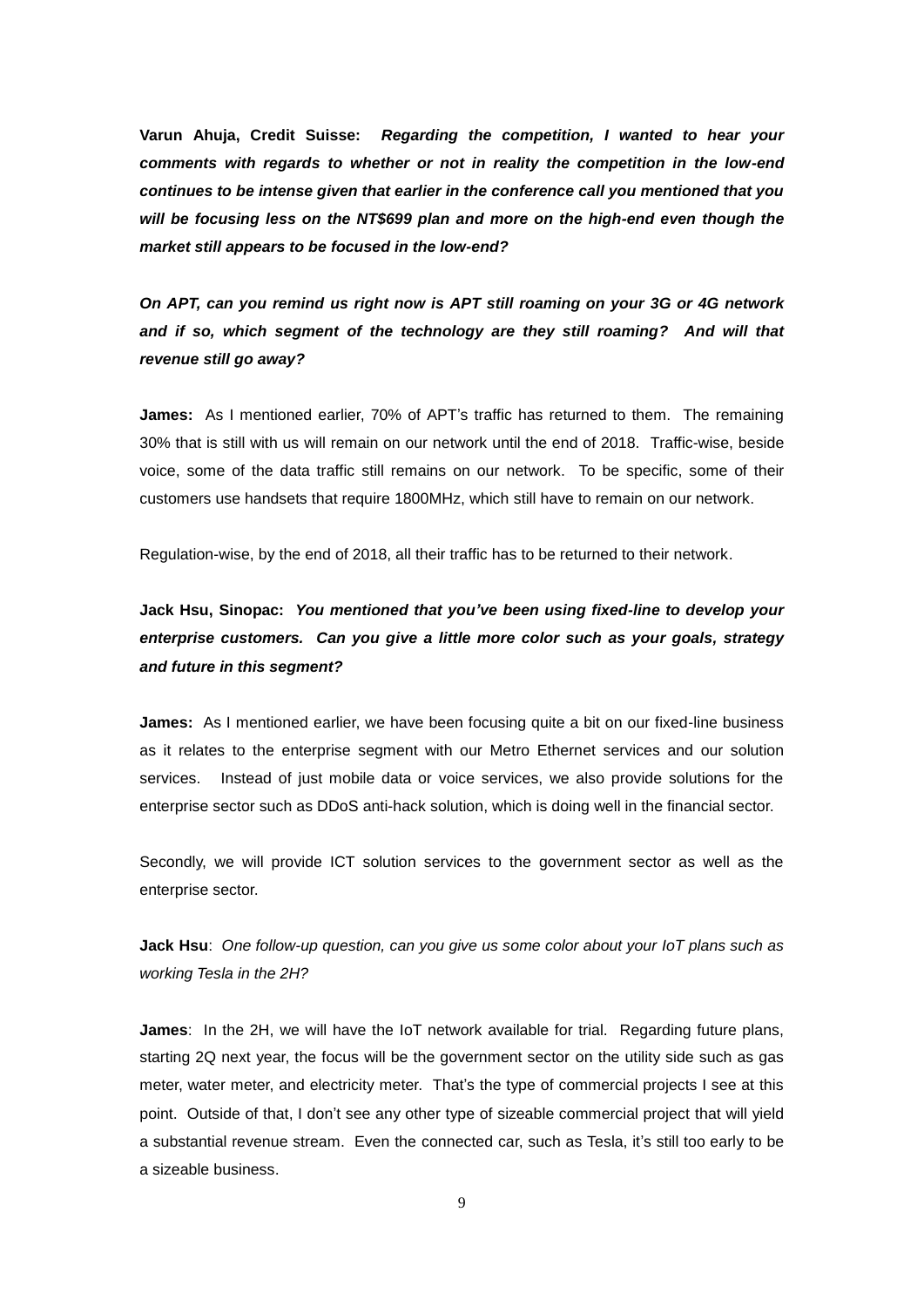**Varun Aruja, Credit Suisse:** *I wanted to hear your view on the competition in the lowend segment given that you mentioned that you believe the low-end segment will continue to be competitive, which was in contrast to your two peers earlier highlighting that they will focus on the mid- to high-end segments and in the low-end, they are cutting down on commissions.*

**James:** As I mentioned earlier, there doesn't appear to be any signs indicating that the end to the low tariff competition. But, for Taiwan Mobile, starting from the 2H last year until the 1H this year, our strategy of having a high percentage of our acquisitions and retentions in the high-end segment has been quite successful. Right now, that percentage is around 50%, which is quite high compared to our peers. Naturally, we will continue this strategy and assure that a high percentage of our acquisitions and retentions remain in the high-end.

**Varun:** *Regarding APT, by 2018 they have their own network. Once they do, do you believe they will be much more competitive?* 

**James:** I really don't think so. I think the worst time is now in terms of competition landscape. People keep commenting on T-Star and their low tariff. I don't think our competition is from the two smaller players. It's still from the two other big operators. From the beginning, APT and T-Star had lower tariffs and it virtually had no impact or competition in the market until the big 3 introduced their own low tariffs.

**Patrick Chen, Nomura:** *On IoT, there are a lot of different constituents in the IoT including hardware, software, and how do you think Taiwan Mobile will stand up against the competition in terms of engaging in the IoT opportunities? We know that Taiwan Mobile don't really have any hardware or software strengths on your core competencies, it's really on network and the infrastructure. How do you think you can leverage on your strength to compete in the IoT market?*

**James:** If you look at the IoT value chain, 80% is in production and manufacturing, such as the hardware, the devices, the sensor, etc. In terms of the operator, we provide the network and connectivity. While we would prefer not to disclose our IoT strategy publicly at this point, I would say, in the very near future, the only business opportunity is in the government public utility sector. In terms of the connected car or connected home, the operator currently doesn't have a significant role. The significant role is in manufacturing. But, what we can provide along with connectivity is the platform.